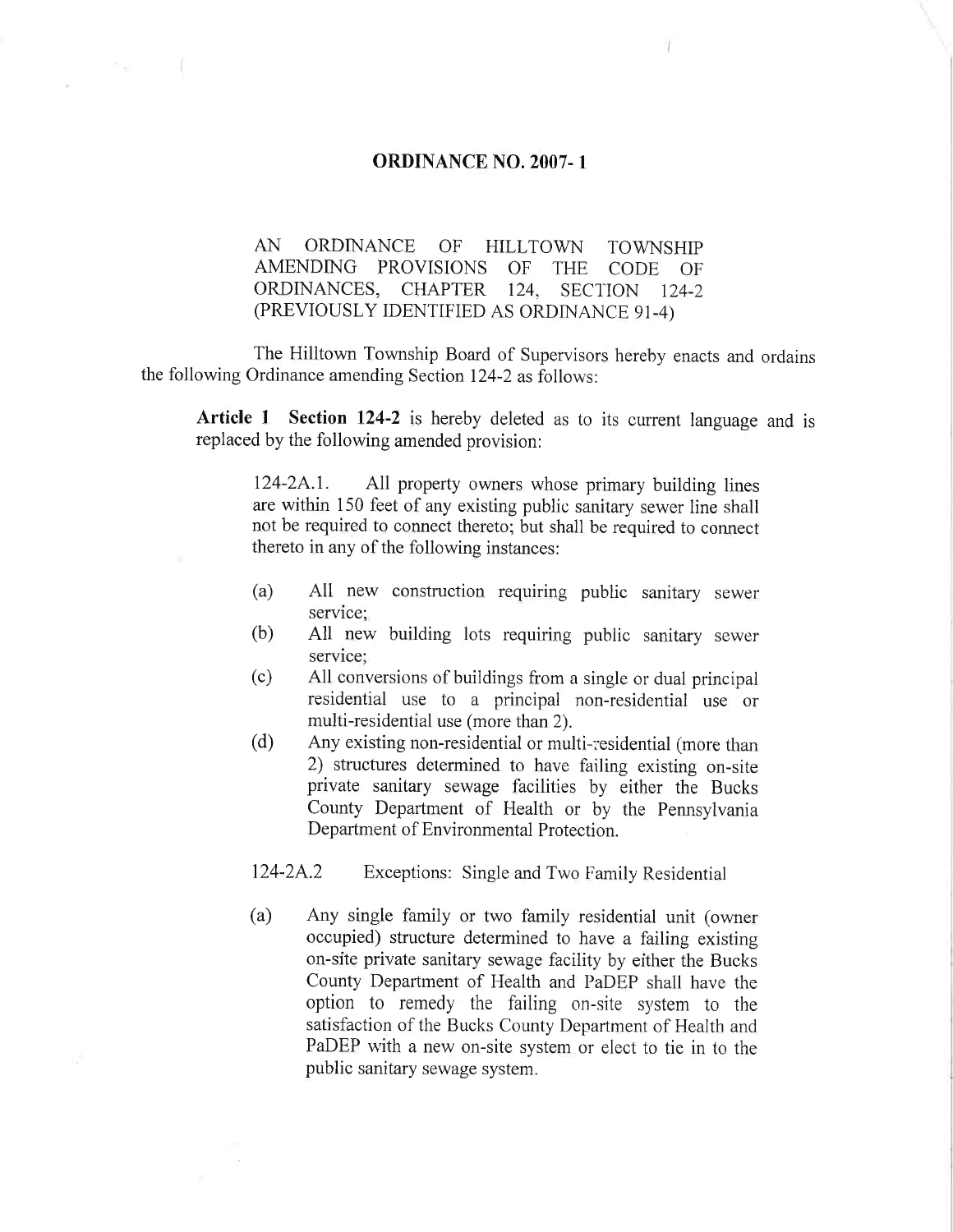- (b) Should a public sanitary sewer line be installed by a private developer for the purpose of providing public sanitary sewer to that developer's project, there is no requirement that any other property owner along the path of such line tie into the line; nor shall any other property owner desiring to tie into such line be precluded from doing so upon receiving approval by the Hilltown Township Board of Supervisors and the Township-approved municipal Authority in whose service district said property is located.
- (C) Hilltown Township hereby requires that the installation of public sanitary sewer lines by a private developer shall include the installation of sewer laterals to the right-of-way line of each Lot adjacent to the location of the said sewer main, or as otherwise directed by the Board of Supervisors of Hilltown Township, without charge to the Lot owner along the route of the main extension of the proposed sewer main for the development.

124-2A.3 Where connection to any public sanitary sewer line is made, the owner of the property for whtch the connection is made shall pay applicable connection fees, tapping fees and usage charges to the Township approved Mumcipa] Authority having ownership or scheduled to accept ownership of the proposed sewer main, except as may be modified by the Hilltown Township Board of Supervisors and the Municipal Authority involved.

Article 2 Section 124-2.C is hereby deleted in its entirety.

Article 3 Section 124-2.D is hereby amended to be identified as Section 124-2.C.

## Article 4 Repealer

 $\sim$   $\sim$ 

Any Ordinance or Ordinance provision of Hilltown Township inconsistent with any of the provisions of this Ordinance are hereby repealed to the extent of the inconsistency only.

## Article 5 Severability

Should any section or provision of this Ordinance be declared invalid by a court of competent jurisdiction, such decision shall not affect the validity of any of the remaining provisions of this Ordinance